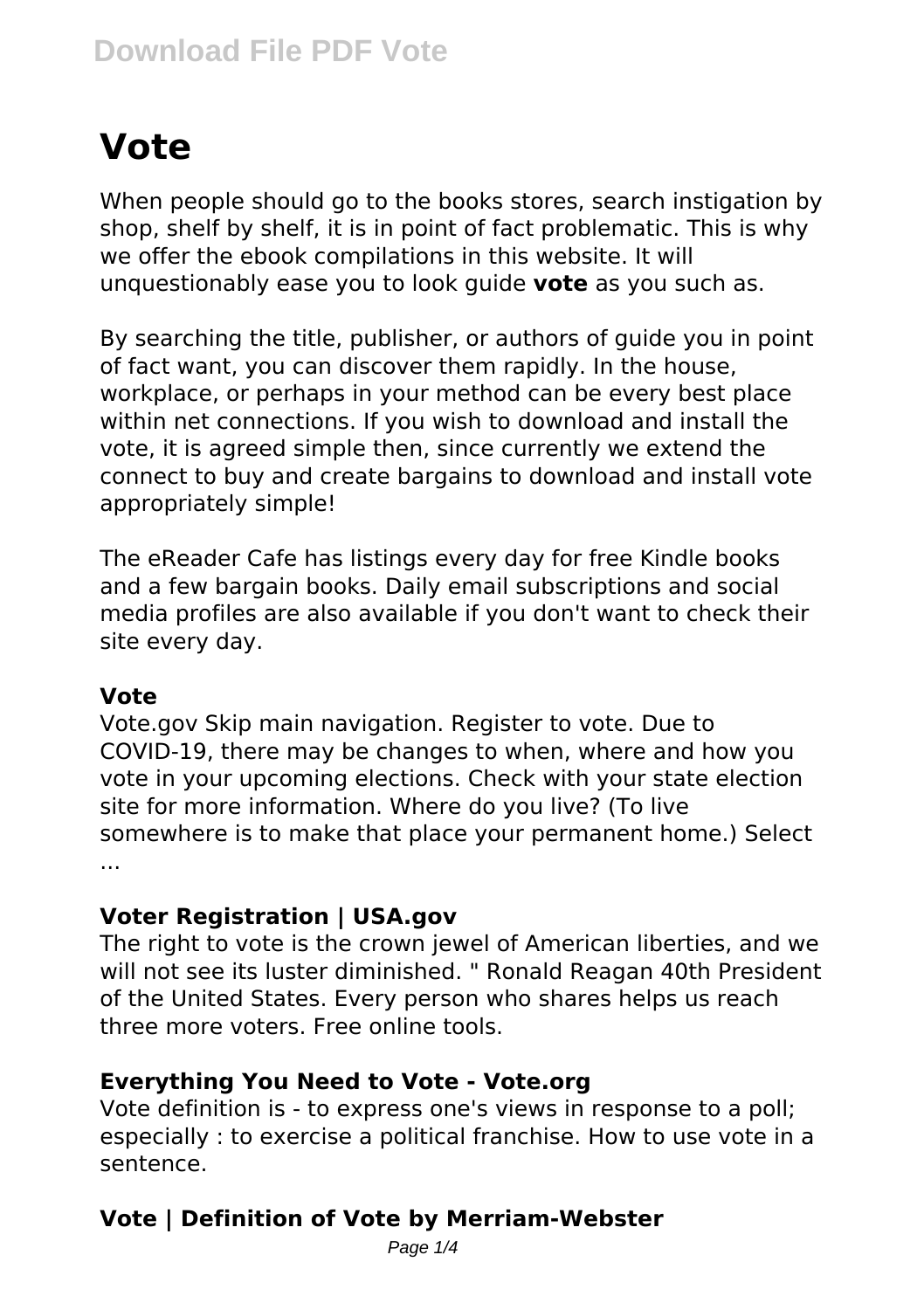Define vote. vote synonyms, vote pronunciation, vote translation, English dictionary definition of vote. n. 1. a. A formal expression of preference for a candidate for office or for a proposed resolution of an issue: Let's decide the matter by vote. b.

# **Vote - definition of vote by The Free Dictionary**

Every state except North Dakota requires citizens to register if they want to become voters. Depending on your state, the registration deadline could be as much as a month before an election. Check the U.S. Vote Foundation to find your state's deadline for registering. You can also check your state or territory's election office for more details.

# **How to Register to Vote | USAGov**

Vote.org uses technology to simplify political engagement, increase voter turnout, and strengthen American democracy. Donate to Vote.org. Shop Vote.org. Just in time for the election: Vote.org t-shirts, tote bags, hoodies, and other assorted swag. Shop Vote.org. Voter registration.

# **Check Your Voter Registration Status - Vote.org**

Email the Elections Office Main Office 3000 Rockefeller Ave. Admin West Building, 1st floor Everett, WA 98201 Ph: 425-388-3444 Fx: 425-259-2777 For assistance call Washington Relay 1-800-833-6388 or 7-1-1 (TTY/TDD) Hours:

# **Voter Registration | Snohomish County, WA - Official Website**

August 4 Primary. Important Dates: June 19 – Military ballots mailed . July 15 – Voters' pamphlet mailed . July 16 – All other ballots mailed . July 16 – Last day to file as write-in candidate without fee . July 17 - August 4 – File as a write-in candidate with fee . July 27 – Last day to resister or update voter information online or by mail

# **Elections & Voter Registration | Snohomish County, WA ...**

Register to Vote in Washington State. Before you register to vote, view voter eligibility and dates and deadlines. Online you'll need a Washington State Driver License or ID; Print - in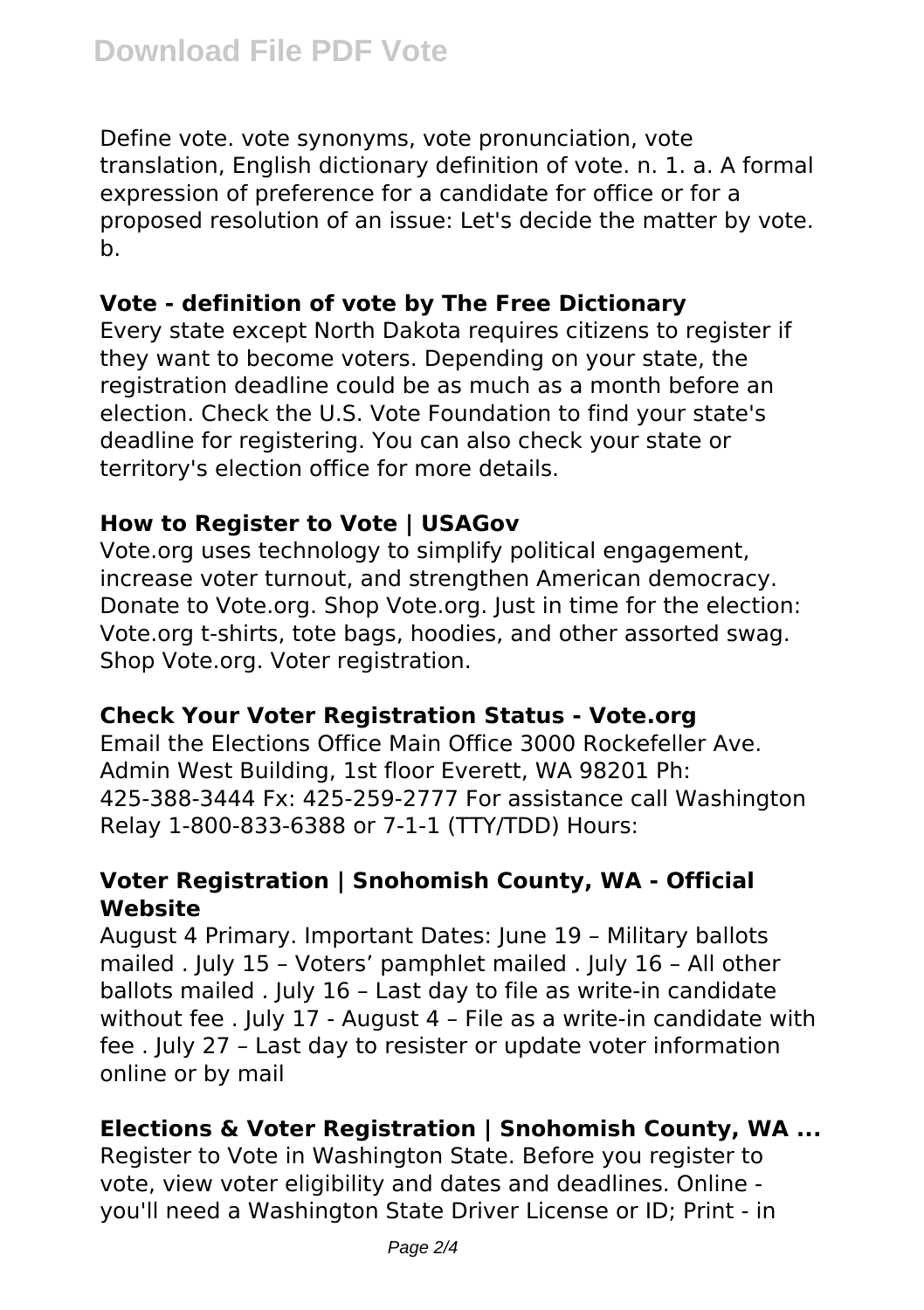English and other languages; By mail - request a form (up to 1,000 for a voter registration drive)

# **Register to Vote in Washington State - Elections & Voting ...**

The Secretary of State is the state's chief elections officer, chief corporations officer, and supervisor of the State Archives and State Library.

# **Elections & Voting - WA Secretary of State**

Register, update, and learn what's on your ballot. First Name: Last Name:

# **Vote Washington**

In most elections in the United States, you either need to vote inperson at an official polling place or by casting an absentee ballot. Find your polling place or request an absentee ballot. Find Your Polling Place Your polling place is where you go to vote on Election Day.

# **Voting on Election Day | USAGov**

Voting is a method for a group, such as a meeting or an electorate, in order to make a collective decision or express an opinion usually following discussions, debates or election campaigns. Democracies elect holders of high office by voting.

# **Voting - Wikipedia**

voting, elections, voters, candidate, election, election results, vote by mail, polling place, voter registration, sample ballot, multilingual services, candidate ...

# **Voting & Elections**

Ranked-choice voting (RCV) is a simple improvement to the way we vote. On a ranked-choice ballot, you get to rank the candidates in your order of preference. If your first choice doesn't win, then your vote goes to your second choice.

# **Home0 - FairVote Washington**

a formal expression of opinion or choice, either positive or negative, made by an individual or body of individuals. the